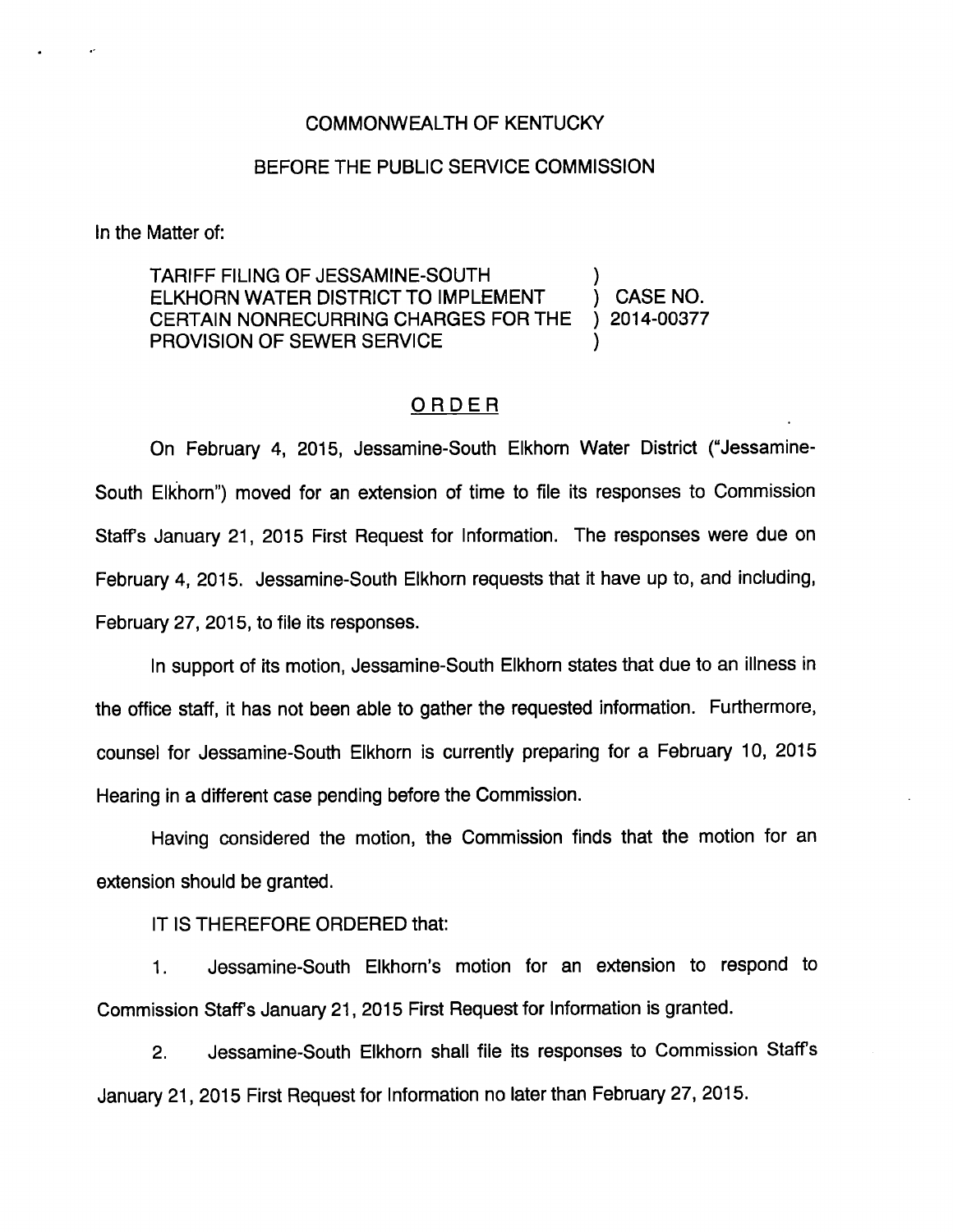By the Commission



**ATTEST** Executive Director

Case No. 2014-00377